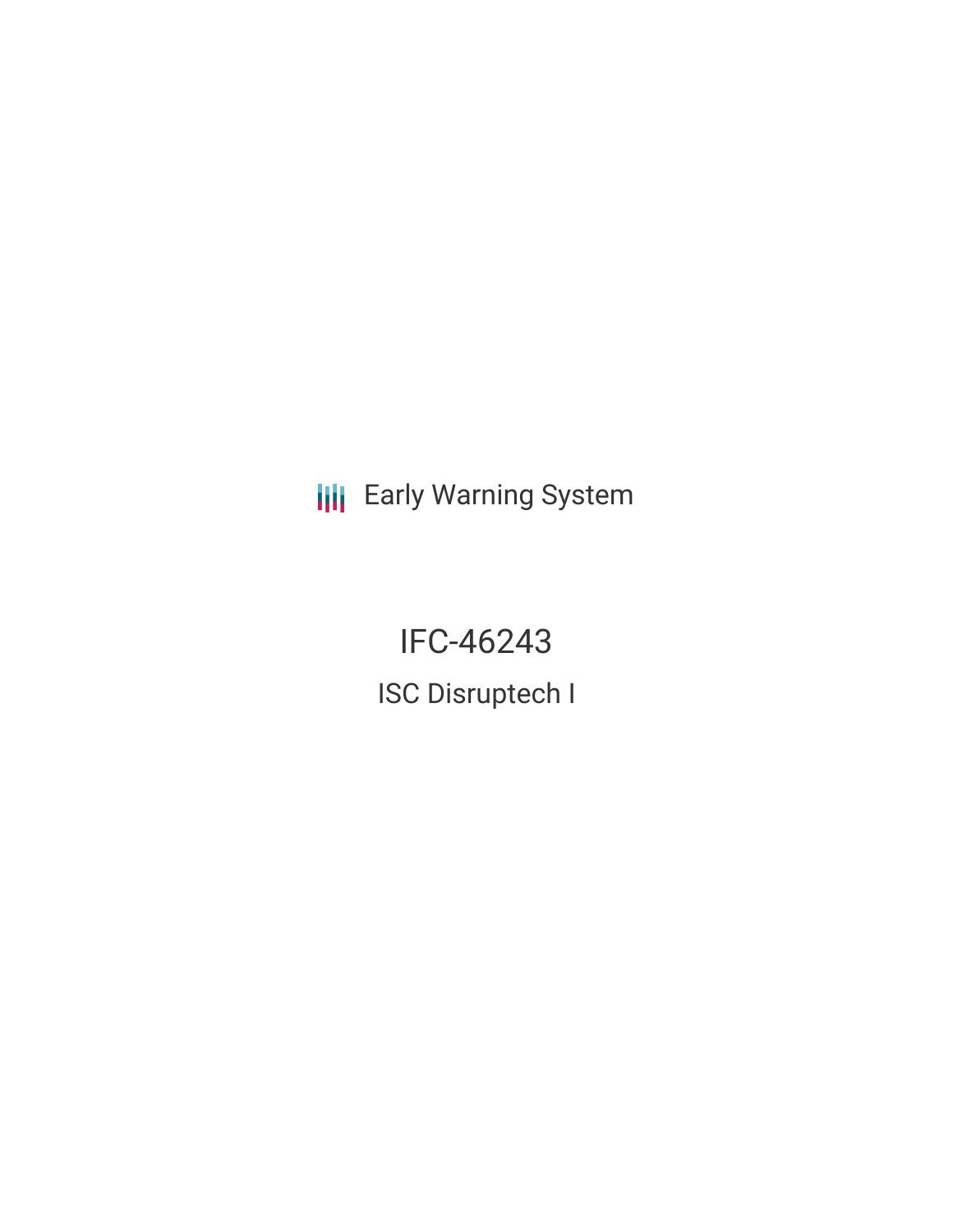# **Quick Facts**

| <b>Countries</b>               | Egypt                                   |
|--------------------------------|-----------------------------------------|
| <b>Financial Institutions</b>  | International Finance Corporation (IFC) |
| <b>Status</b>                  | Approved                                |
| <b>Bank Risk Rating</b>        | FI                                      |
| <b>Voting Date</b>             | 2021-12-20                              |
| <b>Borrower</b>                | DISRUPTECH VENTURES EGYPT B.V.          |
| <b>Sectors</b>                 | Finance                                 |
| <b>Investment Type(s)</b>      | Equity                                  |
| <b>Investment Amount (USD)</b> | $$5.00$ million                         |
| <b>Project Cost (USD)</b>      | \$30.00 million                         |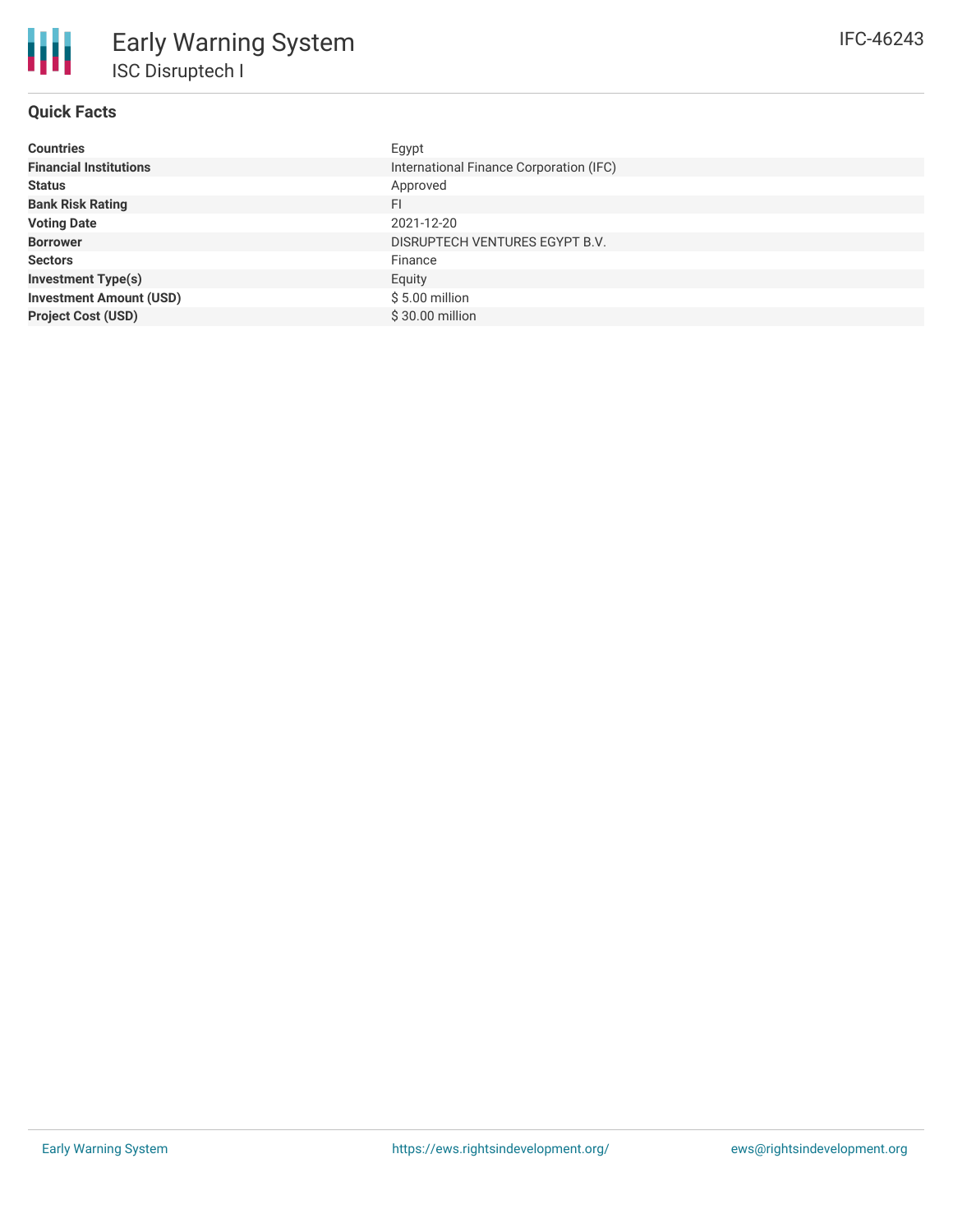

## **Project Description**

According to bank provided information, the IFC is considering an equity investment of up to US\$5 million in Disruptech Fund I ("Disruptech" or the "Fund") an Egypt-based seed fund that is raising US\$25M (Hard-cap at US\$ 30M) to invest in Egyptian fintech and fintech-enabled (insurance, e-commerce) startups. The fund will be managed by Mohammed Okasha (Co-founder of Fawry, Egypt's first Unicorn), Yehia Abouelwafa, Malek Sultan and Dina Sherif.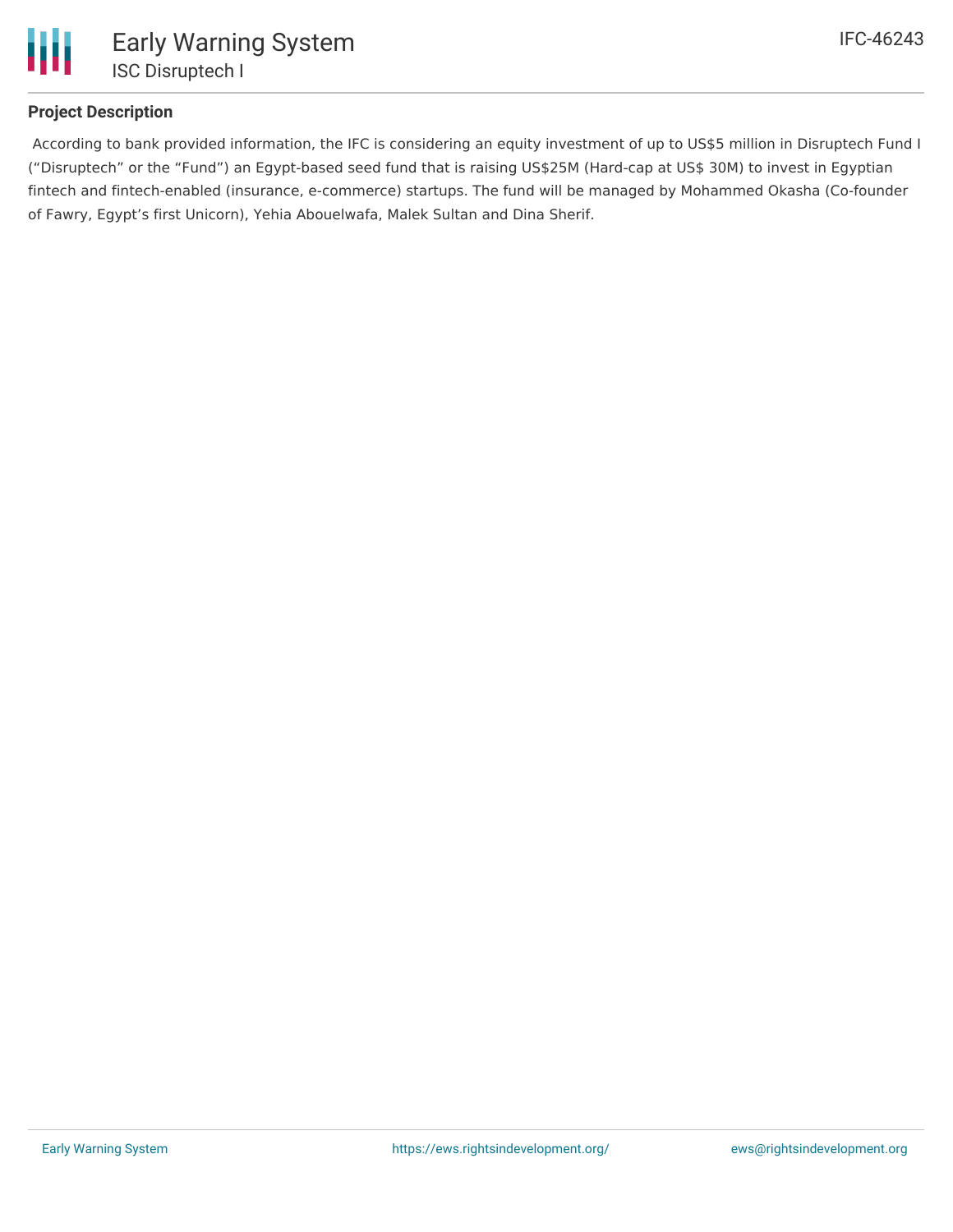

## **Investment Description**

• International Finance Corporation (IFC)

The Fund is seeking to raise US\$25 million in capital commitments with a hard cap at US\$30 million. IFC has proposed an equity investment of up to US\$5 million (not to exceed 20% of total commitments)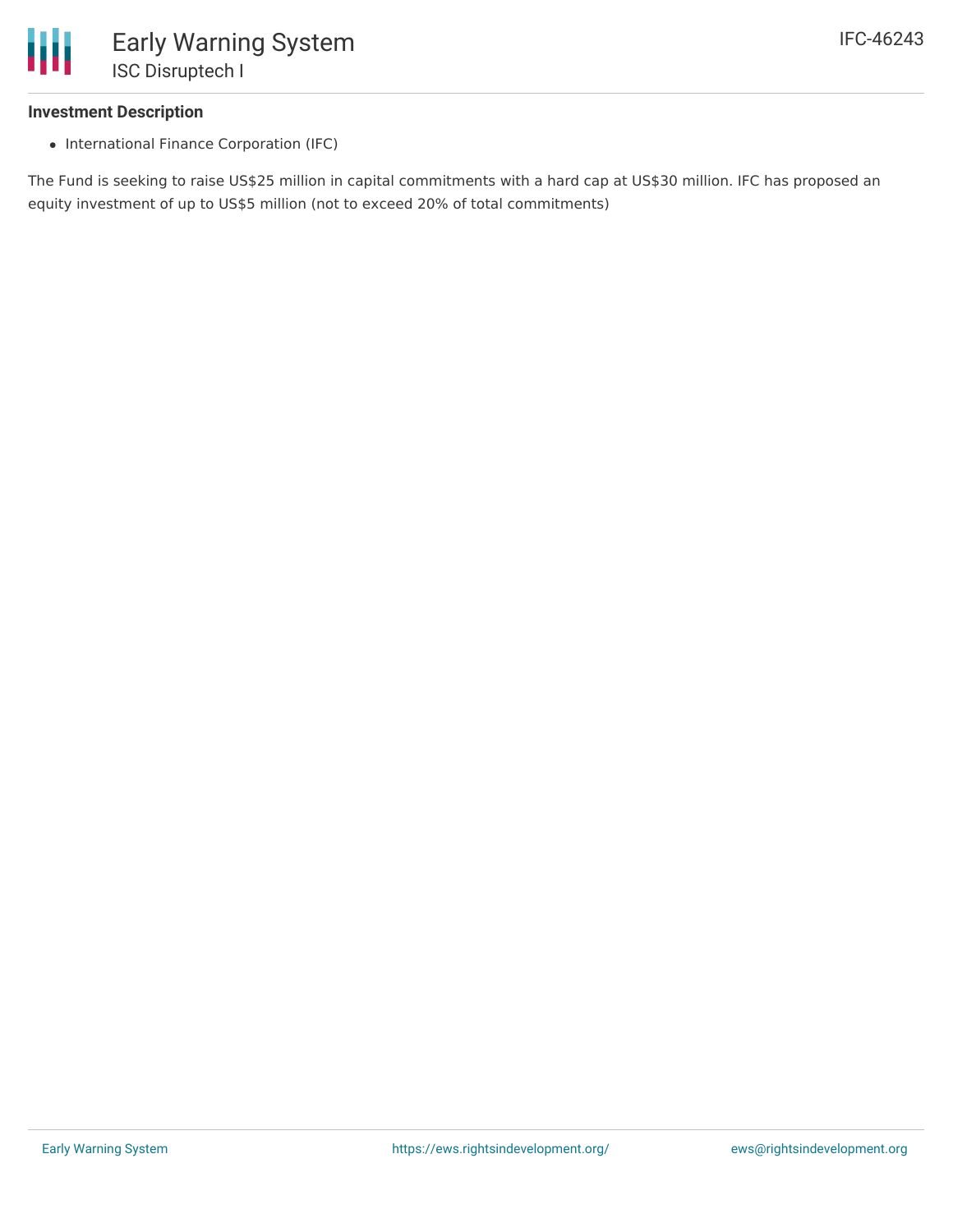

## **Private Actors Description**

The Fund will be managed by its General Partner, "Disruptech Ventures Egypt B.V". (incorporated), a Dutch limited liability holding company. The General Partner would be subject to Dutch jurisdiction.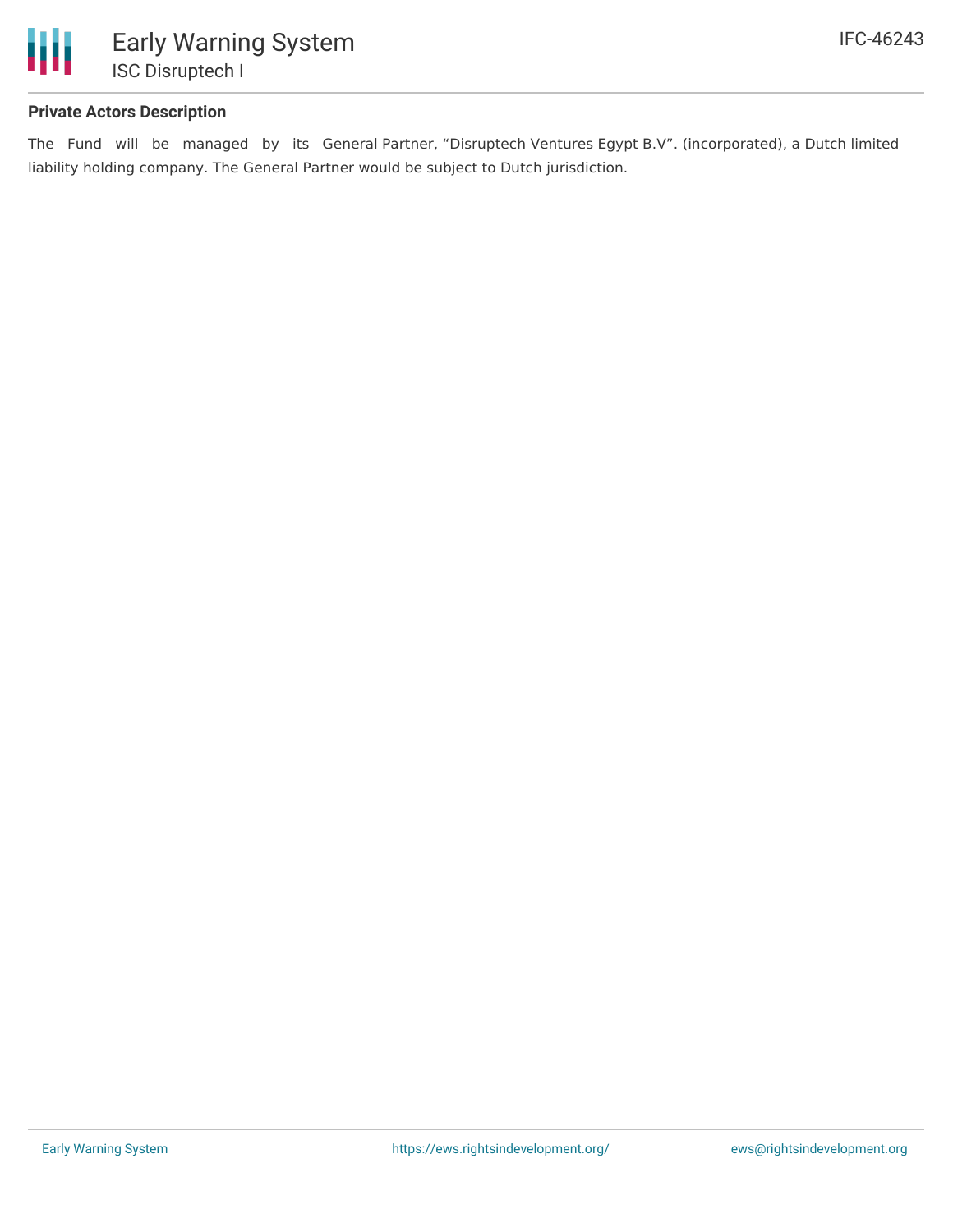

| <b>Private Actor 1</b> | <b>Private Actor</b><br>1 Role | <b>Private Actor</b><br>Sector | <b>Relation</b> | <b>Private Actor 2</b>         | <b>Private Actor</b><br>2 Role | <b>Private Actor</b><br>2 Sector |  |
|------------------------|--------------------------------|--------------------------------|-----------------|--------------------------------|--------------------------------|----------------------------------|--|
|                        | -                              |                                | $\sim$          | DisrupTech Ventures Egypt B.V. | Client                         | $\overline{\phantom{a}}$         |  |